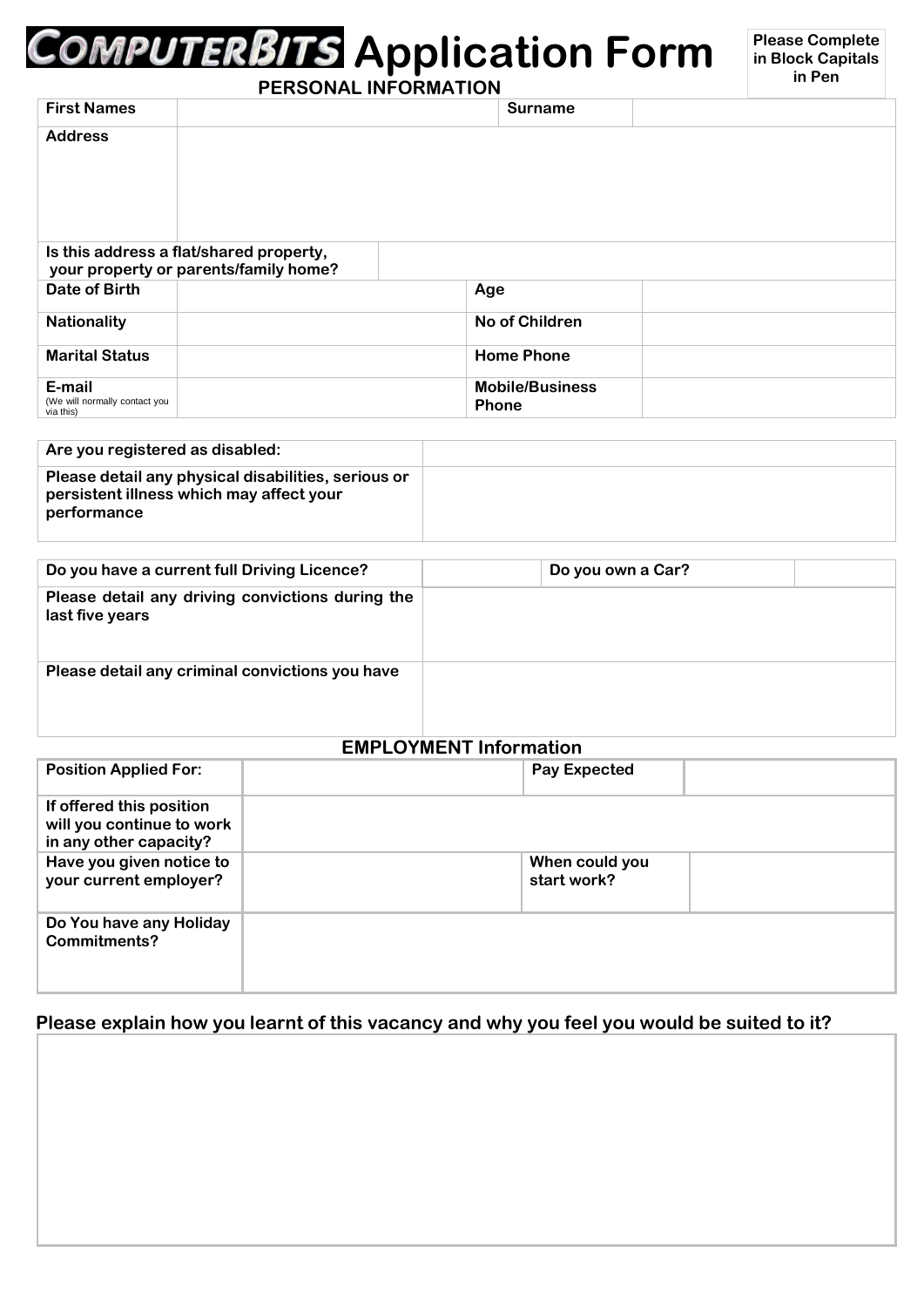| <b>EDUCATIONAL HISTORY</b>                                                                 |      |    |                                   |  |
|--------------------------------------------------------------------------------------------|------|----|-----------------------------------|--|
| <b>Schools</b>                                                                             | From | To | <b>Examinations &amp; Results</b> |  |
|                                                                                            |      |    |                                   |  |
|                                                                                            |      |    | <b>Examinations &amp; Results</b> |  |
| <b>College / University</b>                                                                | From | To |                                   |  |
|                                                                                            |      |    |                                   |  |
| <b>Further Education &amp; Formal</b><br><b>Training</b>                                   | From | To | <b>Courses &amp; Results</b>      |  |
|                                                                                            |      |    |                                   |  |
| Professional membership & qualifications:                                                  |      |    |                                   |  |
| Do you have any language or specialised skill or qualifications?                           |      |    |                                   |  |
| Please give details of any hobbies or interests or other information you consider relevant |      |    |                                   |  |